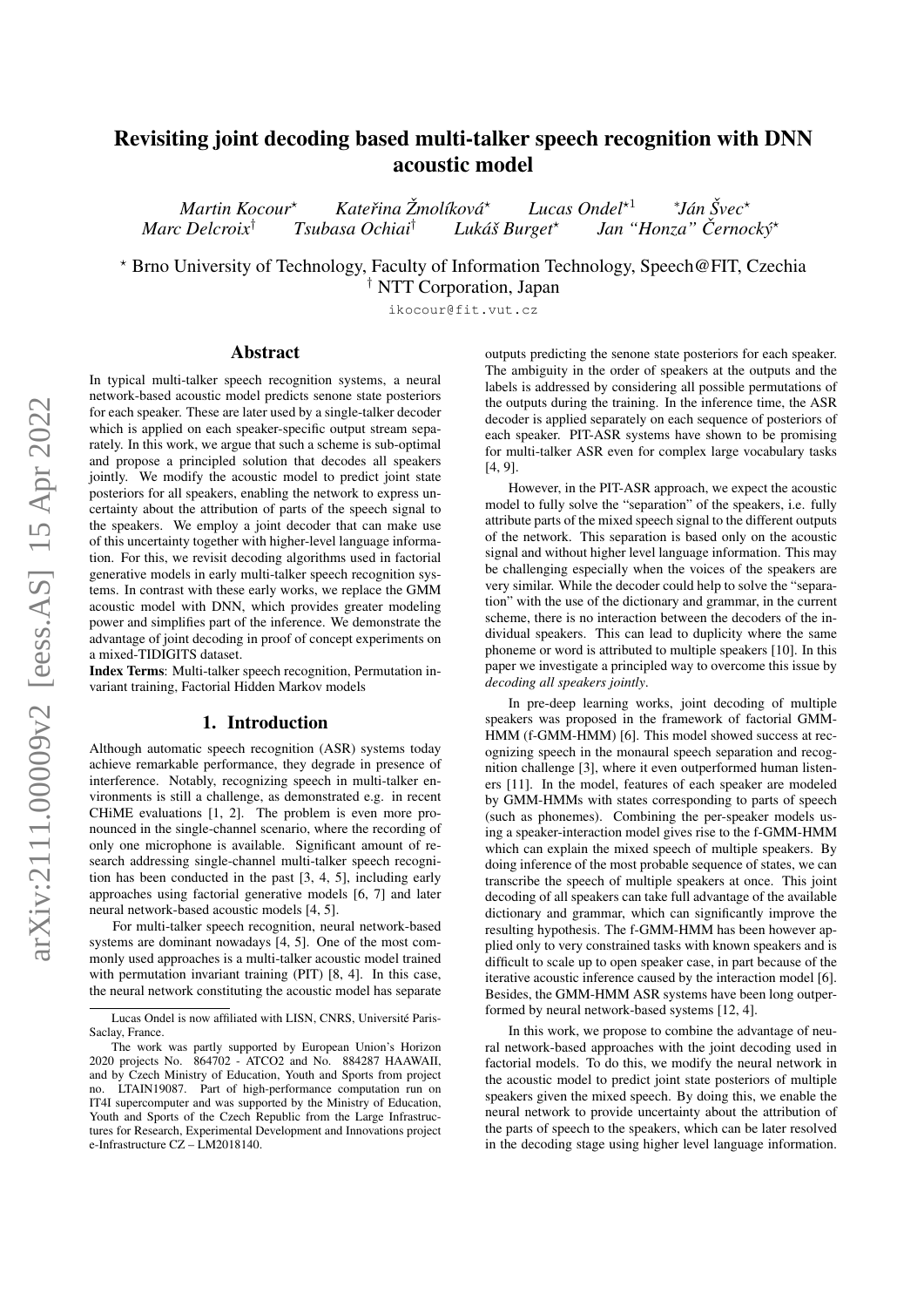<span id="page-1-1"></span>

Figure 1: *Comparison of neural network architectures for single channel multi-talker speech recognition.*

The joint state posteriors can be leveraged by the joint decoder based on factorial HMM. To make the inference feasible, we employ the loopy belief propagation algorithm as proposed in f-GMM-HMM works [\[6,](#page-4-5) [13\]](#page-4-12). Contrary to f-GMM-HMM, our system can take the advantage of the strong modeling power of neural networks. The neural network also simplifies the acoustic inference. In a proof of concept experiment, we demonstrate that 1) decoding each speaker separately in the PIT-ASR approach is not optimal, and 2) using the factorial HMM framework in combination with the neural network acoustic model, we can improve the performance by joint decoding of multiple speakers.

## 2. Multi-talker speech recognition

In this work, we assume that the observed single-channel signal **y** is a combination of speech  $x^a$  and  $x^b$  from two speakers<sup>[1](#page-1-0)</sup> as

$$
y_t = x_t^a + x_t^b. \tag{1}
$$

The goal is to recognize the speech of both speakers in the mixture. This can be expressed as

$$
\hat{\mathbf{v}}^a, \hat{\mathbf{v}}^b = \underset{\mathbf{v}^a, \mathbf{v}^b}{\arg \max} p(\mathbf{y}|\mathbf{v}^a, \mathbf{v}^b) P(\mathbf{v}^a) P(\mathbf{v}^b), \quad (2)
$$

where  $\mathbf{v}^a = [v_1^a, \dots, v_T^a]$  is a hidden state sequence (which is mapped to a word sequence) for speaker a,  $p(y|v^a, v^b)$  is a likelihood function of observed mixed speech and  $P(\mathbf{v}^a)$  and  $P(\mathbf{v}^b)$  are prior probabilities estimated by language model.

Conventional multi-talker approaches such as PIT-ASR decode each speaker  $k$  separately as  $\hat{\mathbf{v}}^k$  = arg max  $p(\mathbf{y}|\mathbf{v}^k)p(\mathbf{v}^k)$  [\[8,](#page-4-7) [4\]](#page-4-3). This rule can be obtained by assuming conditional independence of the state sequences of the speakers given the observation, i.e.  $p(\mathbf{v}^a, \mathbf{v}^b | \mathbf{y}) = p(\mathbf{v}^a | \mathbf{y}) p(\mathbf{v}^b | \mathbf{y})$ . However, this is a strong assumption that may not be valid in practice. We propose instead to consider the dependencies that should eventually lead to better modeling.

In this paper, we focus on DNN-HMM hybrid systems, where a DNN predicts senone states posteriors and HMM is used to model state transitions. In the following, we briefly review the conventional scheme for PIT-ASR with separate decoding and then introduce our proposed joint decoding with factorial DNN-HMM.

## <span id="page-1-3"></span>2.1. Conventional PIT-ASR with separate decoding

In PIT-ASR, the acoustic model predicts the posterior probabilities for each speaker separately

<span id="page-1-2"></span>
$$
[p(v_t^a|y_t), p(v_t^b|y_t)] = f_{NN}(y_t),
$$
\n(3)

where  $p(v_t^a|y_t)$  and  $p(v_t^a|y_t)$  are posterior probabilities of hidden states given observed frame  $y_t$ ,  $f_{NN}(y_t)$  is the DNN forward function. Such model is depicted in Figure [1a.](#page-1-1) Then, the ASR decoding is performed for each speaker independently using e.g. Viterbi algorithm. Below, we briefly explain the decoding considering the case of speaker a.

The joint probability  $p(\mathbf{x}^a, \mathbf{v}^a)$  of source  $\mathbf{x}^a$  and sequence of hidden states  $v^a$  is modeled by HMM

$$
p(\mathbf{x}^a, \mathbf{v}^a) = \prod_t p(x_t^a | v_t^a) p(v_t^a | v_{t-1}^a)
$$
 (4)

$$
p(x_t^a | v_t^a) = \frac{p(v_t^a | x_t^a) p(x_t^a)}{p(v_t^a)}
$$
(5)

$$
p(v_t^a|x_t^a) \approx p(v_t^a|y_t),\tag{6}
$$

where  $p(v_t^a|y_t)$  is a posterior modeled by neural network [\(3\)](#page-1-2). Note that the evidence  $p(x_t^a)$  does not affect the decoding results, since it is constant. That is why we use pseudo-likelihoods  $\bar{p}(x_t^a|v_t^a)$ 

$$
\bar{p}(x_t^a | v_t^a) = \frac{p(v_t^a | y_t)}{p(v_t^a)}\tag{7}
$$

However, in this work, we found out that normalizing by prior  $p(v_t^a)$  does not really help either, so we kept  $\bar{p}(x_t^a|v_t^a) \approx$  $p(v_t^a|y_t)$ .

Recognizing speech using an HMM involves finding the most likely sequence  $\hat{\mathbf{v}}^a$  given observed data  $\mathbf{x}^a$  (i.e. the maximum a posteriori (MAP) state sequence). The MAP state sequence is obtained by Viterbi algorithm, where messages  $m(v_t)$ are defined as

$$
m(v_{t+1}^a) = \max_{v_t^a} p(v_{t+1}^a | v_t^a) m(v_t^a) \bar{p}(x_t^a | v_t^a)
$$
 (8)

$$
\tilde{v}_t(v_{t+1}^a) = \arg\max_{v_t^a} p(v_{t+1}^a | v_t^a) m(v_t^a) \bar{p}(x_t^a | v_t^a). \tag{9}
$$

The MAP state sequence  $\hat{\mathbf{v}} = [\hat{v}_1, \dots, \hat{v}_T]$  is recovered by backtracking  $\hat{v}_t = \tilde{v}_t(\hat{v}_{t+1})$ , where  $\hat{v}_T = \arg \max_{v_T} m(v_T)$ initiates the recursion.

<span id="page-1-0"></span> $1$ To simplify the derivation, we restrict ourselves to the two speaker case and discuss extension to more speakers in Section [5.](#page-3-0)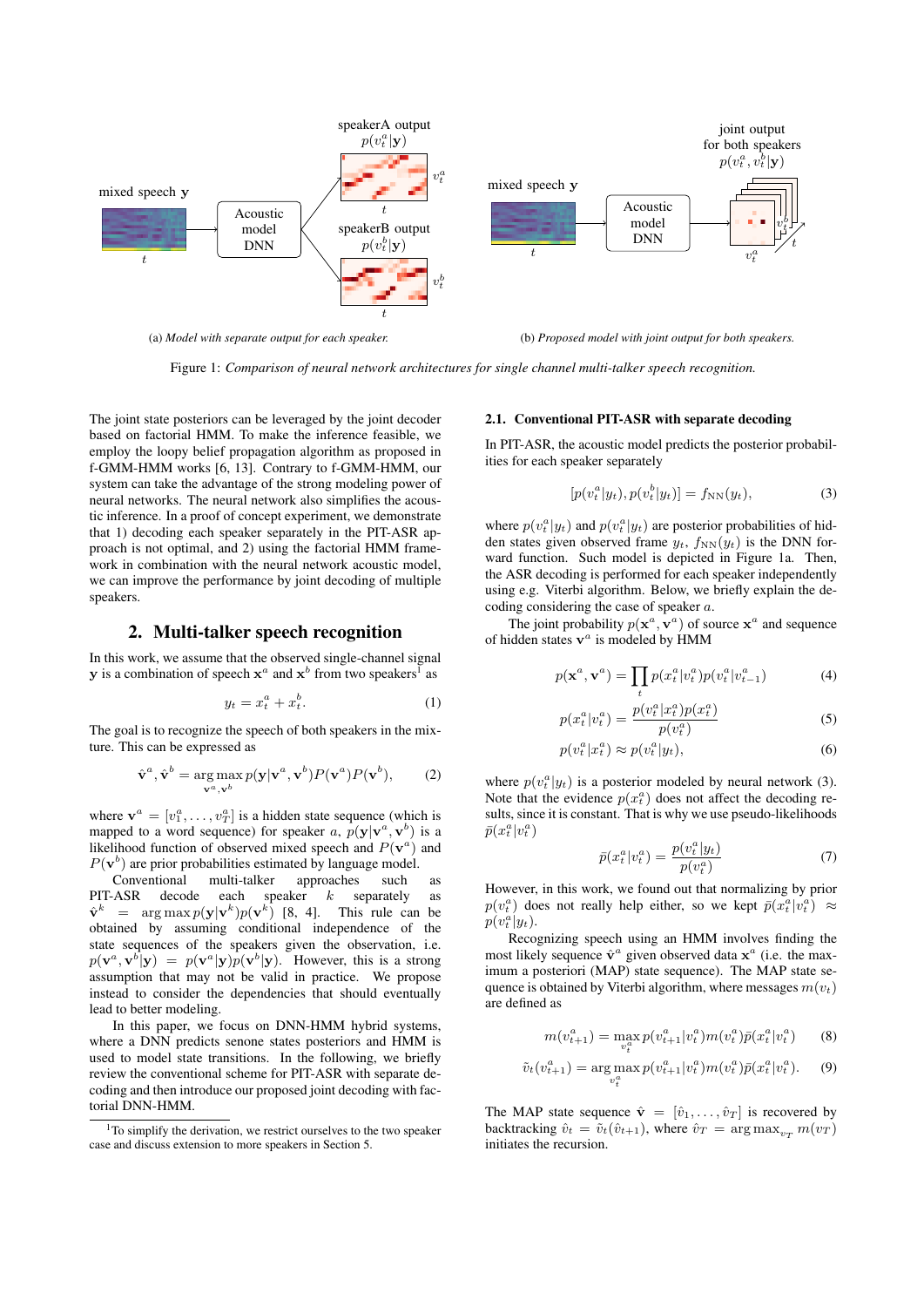<span id="page-2-0"></span>

Figure 2: *Factorial HMM for speaker* a *and* b *with observed sequence* y *and hidden state sequences* v a *and* v b *. Green dashed lines show message passing in loopy belief propagation.*

#### <span id="page-2-2"></span>2.2. Proposed PIT-ASR with joint decoding

To take account of the dependencies, we model the joint probability of mixed speech y and hidden state sequences  $\mathbf{v}^a, \mathbf{v}^b$ in Factorial HMM framework [\[14\]](#page-4-13). Figure [2](#page-2-0) shows dynamic Bayesian network representing this model, where the joint probability is

$$
p(\mathbf{y}, \mathbf{v}^a, \mathbf{v}^b) = \prod_t p(y_t | v_t^a, v_t^b) p(v_t^a | v_{t-1}^a) p(v_t^b | v_{t-1}^b), \tag{10}
$$

where  $p(y_t|v_t^a, v_t^b)$  is derived from a neural network that predicts the posterior probabilities of a tuple of states  $(v_t^a, v_t^b)$  as

$$
p(v_t^a, v_t^b | y_t) = g_{NN}(y_t), \qquad (11)
$$

where  $g_{NN}(y_t)$  is a forward function of proposed neural network shown in Figure [1b](#page-1-1) (also referred as joint network in follow-up text). Similar to the separate decoding, we use pseudo-likelihood  $\bar{p}(y_t|v_t^a, v_t^b) \approx p(\tilde{v}_t^a, v_t^b|y_t)$ .

Note that our model is similar to Factorial HMM proposed in [\[6\]](#page-4-5), where the authors model sources  $x^a$  and  $x^b$  explicitly. They introduce interaction function  $p(y_t|\mathbf{x}^a, \mathbf{x}^b)$ , which models the coupling. However, we instead use a more direct and simpler approach where a DNN is trained to directly predict hidden state tuples given mixed speech y.

Standard Viterbi algorithm can be used to exactly infer the MAP hidden state sequences in FHMM. However, its time complexity is  $O(TKV^{K+1})$  for K speakers and HMM with V states [\[6\]](#page-4-5) (i.e. it scales exponentially w.r.t. number of speakers). Fortunately, there are algorithms, that can approximate the inference in a more efficient way (e.g. variational methods [\[14\]](#page-4-13) or loopy belief propagation [\[6\]](#page-4-5)). In this work we use the loopy belief propagation (LBP).

In LBP framework, messages are passed between variables, which share common factors [\[15\]](#page-4-14) according to a predefined schedule. Our message passing schedule was inspired by [\[6\]](#page-4-5) and has the following form for one speaker:

$$
\tilde{p}(y_t|v_t^a) = \max_{v_t^b} \bar{p}(y_t|v_t^a, v_t^b) \tilde{p}_{fw}(v_t^b) \tilde{p}_{bw}(v_t^b)
$$
\n(m1)

$$
\tilde{p}_{fw}(v_t^a) = \max_{v_{t-1}^a} p(v_t^a | v_{t-1}^a) \tilde{p}_{fw}(v_{t-1}^a) \tilde{p}(y_{t-1} | v_{t-1}^a) \quad (m2)
$$

$$
\tilde{p}_{bw}(v_t^a) = \max_{v_{t+1}^a} p(v_{t+1}^a | v_t^a) \tilde{p}_{bw}(v_{t+1}^a) \tilde{p}(y_{t+1} | v_{t+1}^a) \quad (m3)
$$

The message passing is also depicted in Figure [2.](#page-2-0) Green dashed lines depict the message passing for speaker  $a$ , while messages of speaker b are fixed.

When all messages for the first speaker are computed, the process is repeated for the next speaker, while messages of other speakers are fixed. Similar to Viterbi, we store also maximizing arguments  $\tilde{v}_t$  for all messages. These are used to recover the MAP state sequences in the manner analogous to the Viterbi algorithm. The whole process is repeated until it converges or some number of iterations is reached. Although there is no guarantee that the LBP finds the global MAP configuration, it is known to work well in practice [\[16\]](#page-4-15). The time complexity of proposed LBP inference is  $O(TKV^2)$ , and thus it scales linearly w.r.t. number of speakers.

# 3. Experiments

#### 3.1. TIDIGITS 2 mixture data

To evaluate the performance of proposed architectures, we conducted experiments on artificially mixed TIDIGITS dataset [\[17\]](#page-4-16). Each mixture consists of exactly two speakers randomly selected from original TIDIGITS. Each utterance is a sequence of pronounced digits, the length may vary from 1 to 7 digits. The training data contains 6 328 different pairs of speakers, 52.5 hours of speech. The evaluation data comprises of 4 821 different speaker pairs, in total 5.3 hours of audio. More details about the dataset are available on  $G$ it $H$ ub<sup>[2](#page-2-1)</sup>. We use this simple dataset to allow for easy analysis of the method and fast experimentation. For discussion on scaling up to larger data, see Section [5.](#page-3-0)

#### 3.2. Acoustic model

Both the PIT-ASR with separate decoding and the proposed ASR with joint decoding employ a DNN-based acoustic model. Both models are trained in PyTorch [\[18\]](#page-4-17) using permutation invariant training (PIT)[\[8,](#page-4-7) [4\]](#page-4-3) with cross entropy (CE) loss function. We can use PIT-CE objective function for both approaches, since, for every frame, both neural networks predict probabilities of being in HMM state  $v_t^a$  and  $v_t^b$  although, the state probabilities are modeled in different manner.

Both networks shares the same architecture: TDNN [\[19\]](#page-4-18) layers with 384 units followed by batch normalization and ReLu activation function. We compared neural networks with 5 or 10 TDNN layers. The neural network for separate decoding contains 2 output layers with size of 62 each. On the other hand, the neural network used with joint decoding consist of single output layer with the size of  $62 \times 62$ , i.e. 3844. Note that the size of joint network output layer grows exponentially w.r.t. number of speakers. We discuss how this issue can be addressed in Section [5.](#page-3-0) The input consists of 40-dimensional MFCCs.

The frame-level labels (i.e. state index for each time frame) for each source  $l_t^a$  and  $l_t^b$  are obtained by applying the forcealignment on original sources  $x^a$  and  $x^b$ . We generate the labels by mono-phone GMM-HMM models, taken from Kaldi [\[20\]](#page-4-19) recipe for TIDIGITS dataset. For the conventional separate PIT model, the CE loss target probabilities are  $[\hat{p}(v_t^a|y_t), \hat{p}(v_t^b|y_t)]$ where  $\hat{p}(v_t^a = i|y_t) = \delta_{l_t^a,i}$ , where  $\delta_{l_t^a,i} = 1$  if training label  $l_t^a = i$  and is zero otherwise. For the joint decoding model, we derive the target probabilities as  $\hat{p}(v_t^a = i, v_t^b = j|y_t)$  $\delta_{l^a_t,i}\delta_{l^b_t,j}$ .

<span id="page-2-1"></span><sup>2</sup>[https://github.com/MartinKocour/TIDIGITS\\_mix](https://github.com/MartinKocour/TIDIGITS_mix)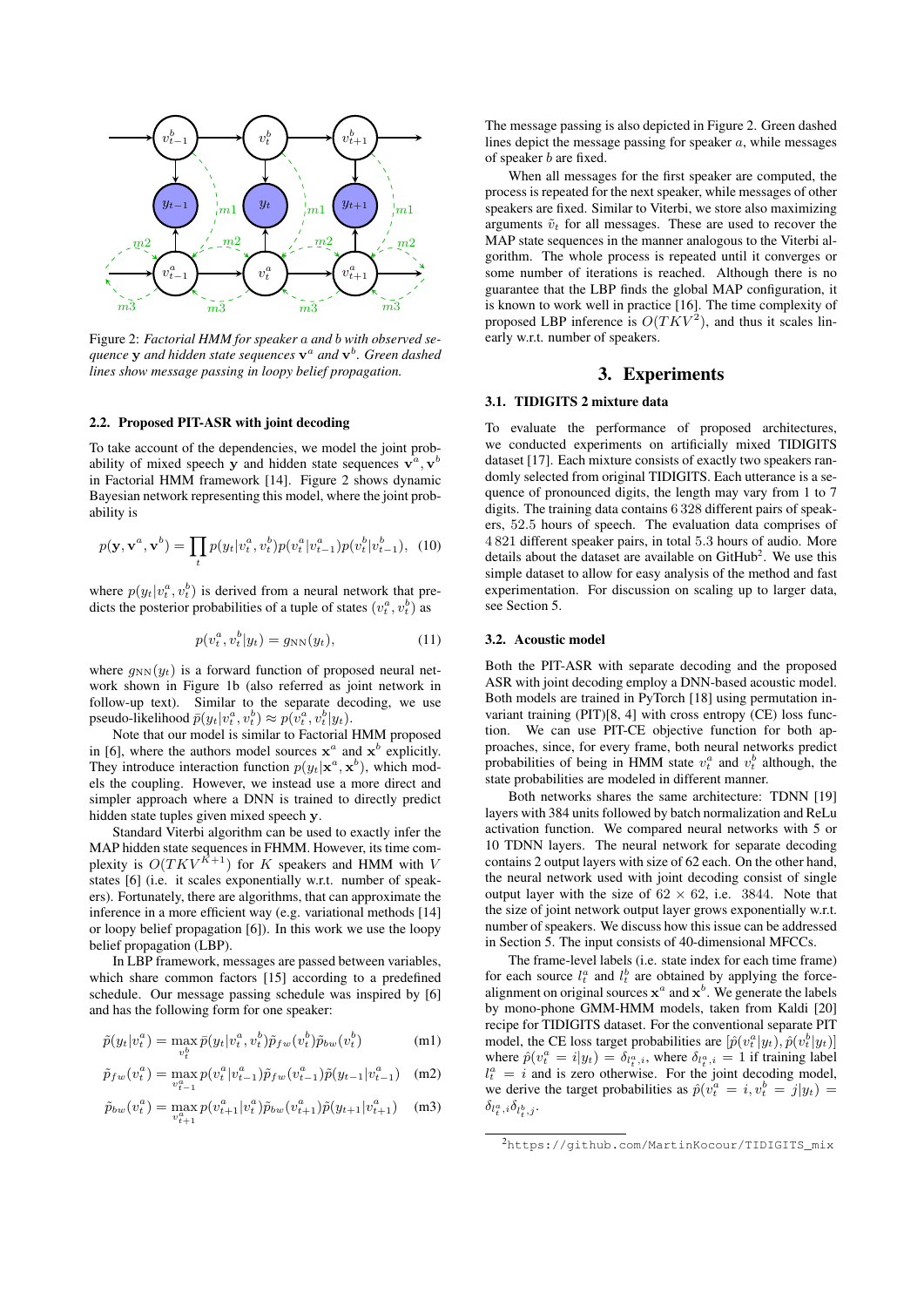#### 3.3. Decoding network

The recognition network is similar to WFST used in Kaldi TIDIGITS setup<sup>[3](#page-3-1)</sup> for monophone GMM-HMM ASR system. The network is based on unigram LM, where each word, i.e. digit, is equally likely. Pronunciations are taken from CMU Dictionary<sup>[4](#page-3-2)</sup>. We model silence with 5 HMM states and the other 19 phones with 3 HMM states. The HMM states do not share emission probabilities, i.e. we use 62 distinct PDFs in total. The network is implemented in Julia [\[21\]](#page-4-20) using the MarkovModels toolkit<sup>[5](#page-3-3)</sup>.

# 4. Results

We evaluate the speech recognition systems in all experiments using Word error rate (WER). To pair the multi-talker hypotheses with the references, we use the oracle permutation with minimal WER.

#### 4.1. Comparison of joint and separate decoding

We evaluate the performance of separate and joint decoding on 5.3 hours of 2-talker mixed speech. We use two different sizes of TDNN with 5 layers and 10 layers. In Table [1,](#page-3-4) we compare the results obtained with both models using *separate* and *joint* decoding. For a more fair comparison, we include third *separate-marginal* method marked with Σ-symbol, which combines the AM predicting joint posteriors (Sec. [2.2\)](#page-2-2) with separate decoding (Sec. [2.1\)](#page-1-3). For this, we marginalize the joint posteriors for each speaker as  $p(v_t^a|y_t) = \sum_{v_t^b} p(v_t^a, v_t^b|y_t)$ . This allows us to separately evaluate the benefit of the joint posterior output (which also induces increased number of parameters) and the benefit of the joint decoding itself.

By comparing the results of *separate* decoding in rows 1 and 2 for the smaller model, and 3 and 4 for the larger model, we can see the advantage of the joint posteriors on the output of the acoustic model. More importantly, comparing the *separatemarginal* decoding with the *joint* decoding, we can see improvements for both smaller and larger models, demonstrating the benefit of decoding both speakers jointly in the factorial framework.

We also compare the performance of Kaldi decoder with our implementation of separate decoding. The results slightly differ when marginalized joint posteriors are used, which we believe is caused by pruning. In our approach, we do not use any kind of pruning.

#### 4.2. Analysis of 2-talker speech recognition results

We further analyzed the WER differences between separate and joint decoder on the speech mixtures of same or opposite genders. The results are shown in Table [2.](#page-3-5) We observe that the proposed joint decoding greatly improves performance on same gender mixtures, where it may be particularly difficult to distinguish speakers. We hypothesize that thanks to employing dictionary and grammar (in recognition network) to "separate" speech, the proposed method can better discriminate the speakers than the separate decoding scheme performing "separation" only based on the acoustic information.

<span id="page-3-4"></span>Table 1: *Comparison of separate and joint decoding in terms of WER. The results marked with* Σ*-symbol are computed from marginalized joint posteriors.*

| Arch     | Output<br>[dim] | #params          | Separate         | Joint | Kaldi            |
|----------|-----------------|------------------|------------------|-------|------------------|
| 5L-TDNN  | [62, 62]        | 1.9M             | 26.09            |       | 25.99            |
| 5L-TDNN  | [3844]          | 3.3M             | $17.55^{\Sigma}$ | 15.79 | $17.83^{\Sigma}$ |
| 10L-TDNN | [62, 62]        | 4.1 <sub>M</sub> | 18.68.           |       | 18.66            |
| 10L-TDNN | [3844]          | 5.5M             | $16.36^{\Sigma}$ | 14.70 | $16.97^{\Sigma}$ |

<span id="page-3-5"></span>Table 2: *Comparison of joint and separate decoder on the mixed speech of two female speakers (F + F), two male speakers (M + M), same (F + F* ∨ *M + M) and opposite gender speakers (F + M).*

| Genders  | Separate [%WER] | Joint [%WER] |
|----------|-----------------|--------------|
| $F + F$  | 30.54           | 21.45        |
| $M+M$    | 32.61           | 27.12        |
| same     | 31.56           | 24.26        |
| opposite | 6.17            | 5.42         |

# 5. Discussion and Future work

<span id="page-3-0"></span>In this study we analyzed the performance on rather simple task as a proof-of-concept of the joint decoding scheme. The results suggest that considering joint decoding could greatly improve recognition performance of multi-speaker ASR. These results come at the expense of increased computational complexity. For example, in our experiments we observed that the real time factor of the decoding on a CPU increased from approximately 0.3 with separate decoding to 0.5 with joint decoding. However, the decoding time would further increase when dealing with larger vocabulary tasks where the number of senones and the computational graph is larger. In future work, we plan to reduce the computational complexity by investigating factorized model for the joint posteriors and implementing fast decoder using pruning, sparse matrices and GPU-based computations[\[22\]](#page-4-21), which would allow tackling larger tasks.

#### 6. Conclusion

This work investigates the potential of joint-decoding for multitalker speech recognition, in contrast with separate decoding in conventional approaches. The proposed method is based on early multi-talker speech recognition works, which use generative factorial approaches. Our work extends this ideas by replacing the acoustic model with DNN. The proof-of-concept experiments showed that the approach has potential to improve performance in challenging conditions where it may be difficult to achieve high separation by simply relying on the acoustic information (e.g. potentially when dealing with noisy and reverberant mixtures). We hope that the findings of this study will promote the importance of joint decoding for future research in multi-talker ASR.

<span id="page-3-1"></span><sup>&</sup>lt;sup>3</sup>The recipe is available on GitHub [https://github.com/](https://github.com/kaldi-asr/kaldi/tree/master/egs/tidigits) [kaldi-asr/kaldi/tree/master/egs/tidigits](https://github.com/kaldi-asr/kaldi/tree/master/egs/tidigits)

<span id="page-3-2"></span><sup>4</sup>The dictionary is avaialable on [https://github.com/](https://github.com/cmusphinx/cmudict) [cmusphinx/cmudict](https://github.com/cmusphinx/cmudict)

<span id="page-3-3"></span><sup>5</sup>The toolkit is available on GitHub [https://github.com/](https://github.com/lucasondel/MarkovModels.jl) [lucasondel/MarkovModels.jl](https://github.com/lucasondel/MarkovModels.jl)